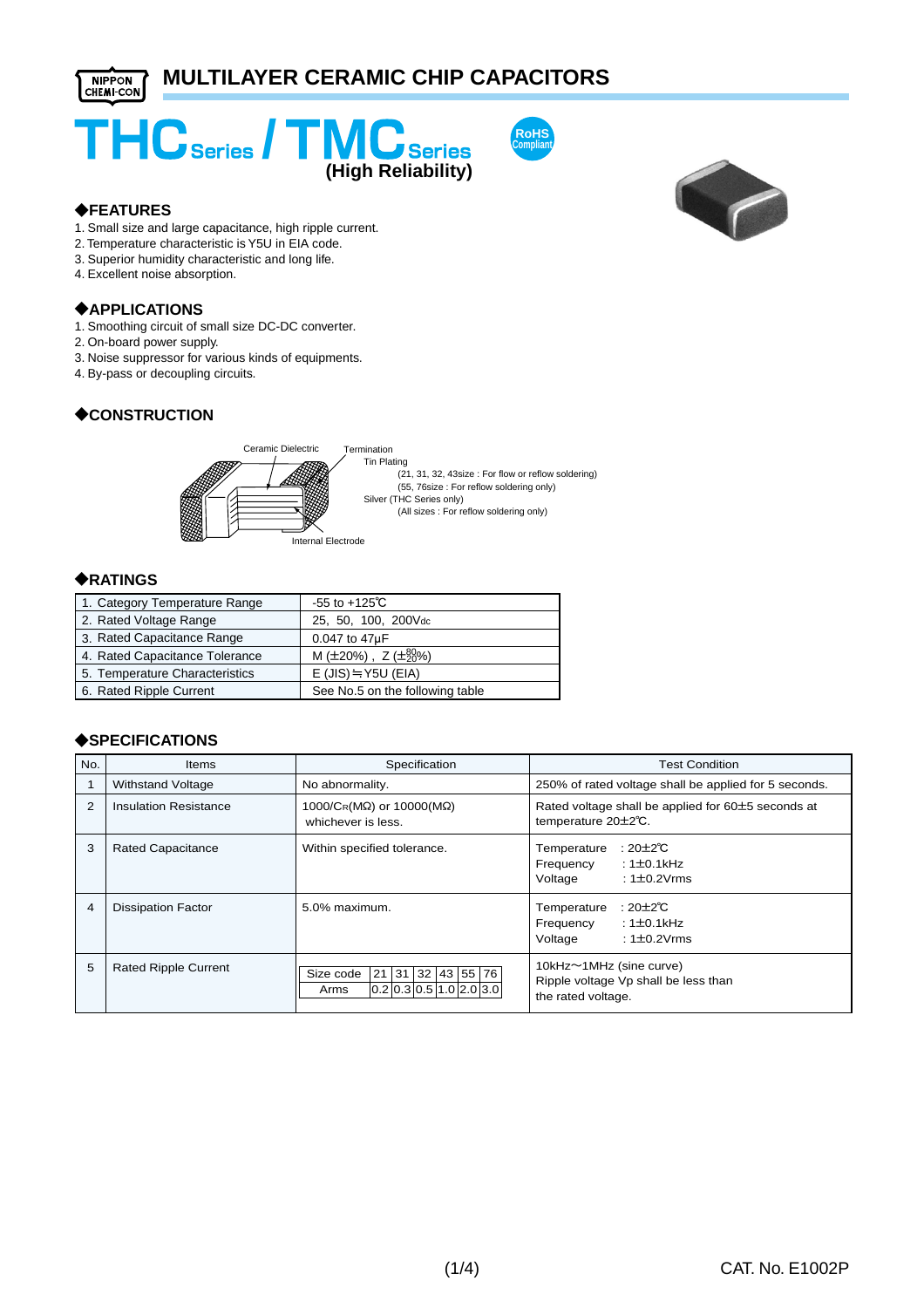# **THC** Series / **TMC** Series

# ?**SPECIFICATIONS**

| No.            | Items                             | Specification                                                                                                                                        | <b>Test Condition</b>                                                                                                                                                                                                                                                                                 |  |  |  |
|----------------|-----------------------------------|------------------------------------------------------------------------------------------------------------------------------------------------------|-------------------------------------------------------------------------------------------------------------------------------------------------------------------------------------------------------------------------------------------------------------------------------------------------------|--|--|--|
| 6              | Adhesion                          | No visible damage.                                                                                                                                   | Substrate<br>5N (0.51kgf)<br>for 10±1 seconds<br>Capacitor                                                                                                                                                                                                                                            |  |  |  |
| $\overline{7}$ | Bend strength of the face plating | Appearance : No visible damage.<br>$\Delta$ C/C : $\pm$ 15%                                                                                          | The substrate shall be bend by 1mm at a rate of 1mm/s<br>for 5 seconds.<br>Press bar<br>Press<br>Capacitor<br>Substrate<br>1.0 <sub>mm</sub><br>45±2mm<br>45 $\pm$ 2mm<br>Support                                                                                                                     |  |  |  |
| 8              | Solderability                     | Min. 75% of surface of the termination<br>shall be covered with new solder                                                                           | Solder<br>Pb Free<br>Eutectic<br>245±5℃<br>235±5℃<br>Solder Temperature<br>Dipping Time<br>$2\pm0.5$ sec.                                                                                                                                                                                             |  |  |  |
| 9              | Resistance to Soldering Heat      | Appearance : No visible damage.<br>$\Delta C/C : \pm 15\%$<br>D.F. : To meet the initial specification.<br>I.R. : To meet the initial specification. | Solder Temperature : 260±5℃<br>Dipping Time<br>: 2±0.5 seconds                                                                                                                                                                                                                                        |  |  |  |
| 10             | Temperature Cycle                 | Appearance : No visible damage.<br>$\Delta C/C : \pm 15\%$<br>D.F. : To meet the initial specification.<br>I.R. : To meet the initial specification. | Step<br>Temperature (°C)<br>(min.)<br>1<br>Min. Category temperature ±3<br>30±3<br>$\overline{2}$<br>3 max.<br>Room temperature<br>3<br>30±3<br>Max. Category temperature ±3<br>$\overline{4}$<br>Room temperature<br>3 max.<br><cycle><br/>THC series : 5 cycles<br/>TMC series : 100 cycles</cycle> |  |  |  |
| 11             | Humidity Load Life                | Appearance : No abnormality.<br>$\Delta C/C : \pm 20\%$<br>D.F.: 7% maximum<br>I.R.: $50/C_R(M\Omega)$ or $1000(M\Omega)$<br>whichever is less.      | Temperature: 40±2℃<br><b>Humidity</b><br>: 90 to 95%RH<br>Voltage<br>: Rated voltage<br>: 500 $\pm^{24}_{0}$ hours<br>Time                                                                                                                                                                            |  |  |  |
| 12             | Endurance                         | Appearance : No abnormality.<br>$\Delta C/C : \pm 20\%$<br>D.F.: 7% maximum<br>I.R.: $100/C_R(M\Omega)$ or $1000(M\Omega)$<br>whichever is less.     | Temperature: 85±2°C<br>: 200% of rated voltage.<br>Voltage<br>: 1000 $\pm^{48}_{0}$ hours<br>Time<br>Temperature : 125±3℃<br>Voltage<br>: Rated voltage<br>: 1000 $\pm^{48}_{0}$ hours<br>Time                                                                                                        |  |  |  |

 $*$ CR : Rated Capacitance( $\mu$ F)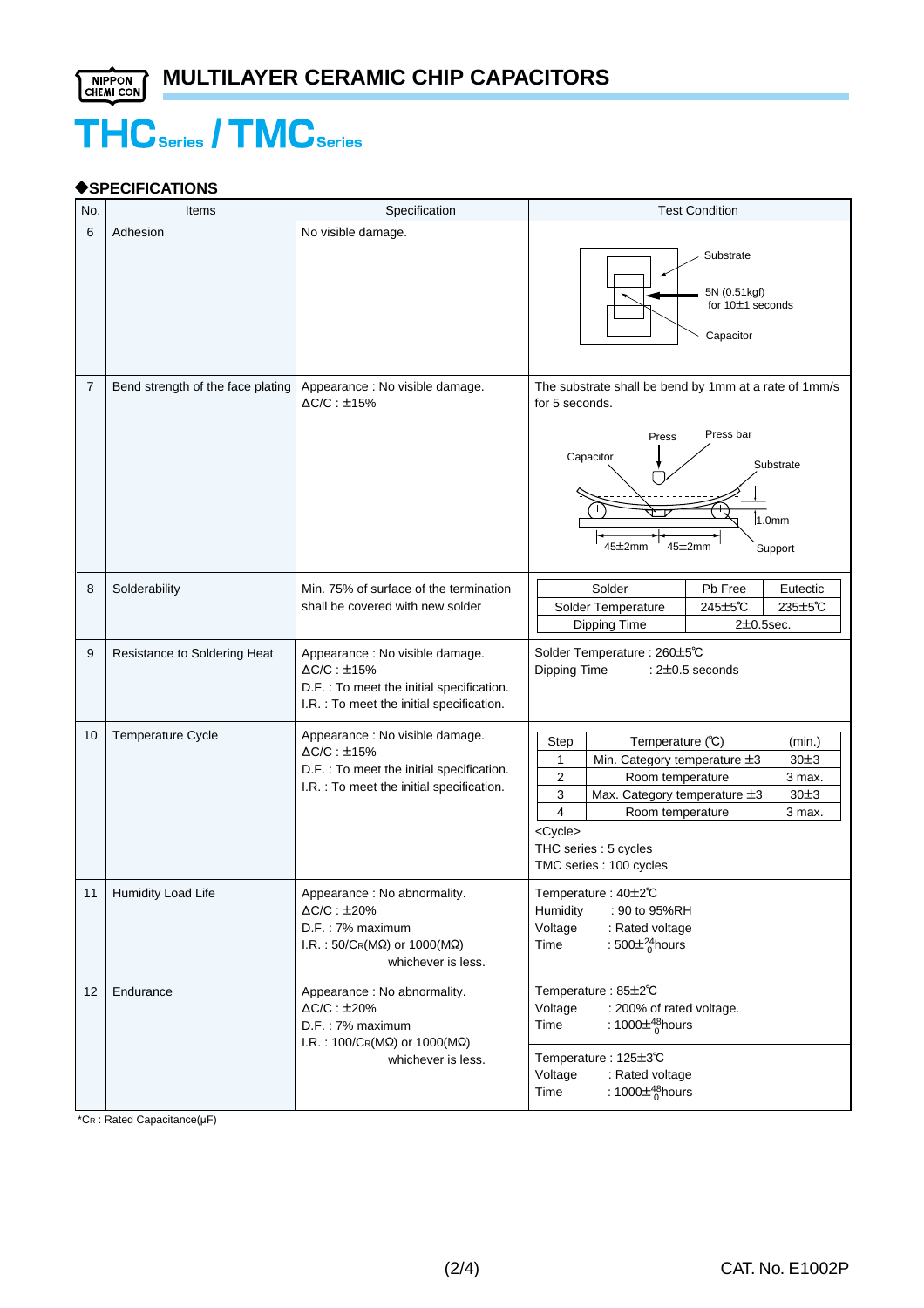

#### ?**STANDARD RATINGS**

| <b>Rated voltage</b> | <b>Rated Capacitance</b><br>$(\mu F)$ | Dimensions(mm) |                                |                   |                              | Maximum ripple current |                    |                                                          |
|----------------------|---------------------------------------|----------------|--------------------------------|-------------------|------------------------------|------------------------|--------------------|----------------------------------------------------------|
| (Vdc)                |                                       | L              | W                              | Tmax.             | a                            | (Arms)                 | <b>Part Number</b> | <b>Previous Part Number</b><br>(Just for your reference) |
|                      | 0.33                                  |                |                                |                   |                              |                        | KHC250E334M21N0T00 | THCS20E1E334MTF                                          |
|                      | 0.47                                  | 2.0 ± 0.2      | $1.25 \pm 0.2$                 | 1.25              | $0.3 \pm 0.2$                | 0.2                    | KHC250E474M21N0T00 | THCS20E1E474MTF                                          |
|                      | 0.68                                  |                |                                |                   |                              |                        | KHC250E684M21N0T00 | THCS20E1E684MTF                                          |
|                      | 1.0                                   |                |                                |                   |                              |                        | KHC250E105M31N0T00 | THCS30E1E105MTF                                          |
|                      | 1.5                                   | $3.2 \pm 0.2$  | $1.6 \pm 0.2$                  | 1.6               | $0.5 \pm 0.3$                | 0.3                    | KHC250E155M31N0T00 | THCS30E1E155MTF                                          |
|                      | 2.2                                   |                |                                |                   |                              |                        | KHC250E225M31N0T00 | THCS30E1E225MTF                                          |
| 25                   | 3.3                                   | $3.2 \pm 0.2$  | $2.5 \pm 0.2$                  | 2.0               | $0.6 + 0.3$                  | 0.5                    | KHC250E335M32N0T00 | THCS40E1E335MTF                                          |
|                      | 4.7                                   |                |                                |                   |                              |                        | KHC250E475M32N0T00 | THCS40E1E475MTF                                          |
|                      | 6.8                                   |                | $3.2 \pm 0.2$                  |                   |                              | 1.0                    | KHC250E685M43N0T00 | THCS50E1E685MTF                                          |
|                      | 10                                    | $4.5 \pm 0.3$  |                                | 2.2               | $0.6 \pm 0.3$                |                        | KHC250E106M43N0T00 | THCS50E1E106MTF                                          |
|                      | 15                                    |                |                                | 3.0               |                              |                        | KHC250E156M43N0T00 | THCS50E1E156MTF                                          |
|                      | 22                                    |                |                                | 2.2               |                              |                        | KHC250E226M55N0T00 | THCS60E1E226MTF                                          |
|                      | 33                                    | $5.7 \pm 0.4$  | $5.0 + 0.4$                    | 3.0               | $0.8 + 0.5$                  | 2.0                    | KHC250E336M55N0T00 | THCS60E1E336MTF                                          |
|                      | 47                                    | $7.5 \pm 0.5$  | $6.3 + 0.5$                    | 3.0               | $0.8 + 0.5$                  | 3.0                    | KHC250E476M76N0T00 | THCS70E1E476MTF                                          |
|                      | 0.1                                   |                |                                | 1.25              | $0.3 \pm 0.2$                |                        | KHC500E104M21N0T00 | THCS20E1H104MTF                                          |
|                      | 0.15                                  | 2.0 ± 0.2      | $1.25 \pm 0.2$                 |                   |                              | 0.2                    | KHC500E154M21N0T00 | THCS20E1H154MTF                                          |
|                      | 0.22                                  |                |                                |                   |                              |                        | KHC500E224M21N0T00 | THCS20E1H224MTF                                          |
|                      | 0.33                                  |                |                                |                   |                              |                        | KHC500E334M31N0T00 | THCS30E1H334MTF                                          |
|                      | 0.47                                  | $3.2 \pm 0.2$  | $1.6 \pm 0.2$                  | 1.6               | $0.5 + 0.3$                  | 0.3                    | KHC500E474M31N0T00 | THCS30E1H474MTF                                          |
|                      | 0.68                                  |                |                                |                   |                              |                        | KHC500E684M31N0T00 | THCS30E1H684MTF                                          |
|                      | 1.0                                   |                |                                |                   |                              |                        | KHC500E105M32N0T00 | THCS40E1H105MTF                                          |
| 50                   | 1.5                                   | $3.2 \pm 0.2$  | $2.5 \pm 0.2$                  | 2.0               | $0.6 + 0.3$                  | 0.5                    | KHC500E155M32N0T00 | THCS40E1H155MTF                                          |
|                      | 2.2                                   |                |                                | 2.5               |                              |                        | KHC500E225M32N0T00 | THCS40E1H225MTF                                          |
|                      | 3.3                                   | $4.5 \pm 0.3$  | $3.2 \pm 0.2$                  | 2.2               | $0.6 + 0.3$                  | 1.0                    | KHC500E335M43N0T00 | THCS50E1H335MTF                                          |
|                      | 4.7                                   |                |                                | 3.0               |                              |                        | KHC500E475M43N0T00 | THCS50E1H475MTF                                          |
|                      | 6.8                                   | $5.7 \pm 0.4$  | $5.0 + 0.4$                    | 2.2               | $0.8 + 0.5$                  | 2.0                    | KHC500E685M55N0T00 | THCS60E1H685MTF                                          |
|                      | 10                                    |                |                                |                   |                              |                        | KHC500E106M55N0T00 | THCS60E1H106MTF                                          |
|                      | 15                                    |                |                                | 3.0               |                              |                        | KHC500E156M55N0T00 | THCS60E1H156MTF                                          |
|                      | 22                                    | $7.5 \pm 0.5$  | $6.3 \pm 0.5$                  | 2.5               | $0.8 + 0.5$                  | 3.0                    | KHC500E226M76N0T00 | THCS70E1H226MTF                                          |
|                      | 0.047                                 |                | $1.25 \pm 0.2$                 | 1.25              | $0.3 \pm 0.2$                |                        | KHC101E473M21N0T00 | THCS20E2A473MTF                                          |
|                      | 0.068                                 | 2.0 ± 0.2      |                                |                   |                              | 0.2                    | KHC101E683M21N0T00 | THCS20E2A683MTF                                          |
|                      | 0.1                                   |                | $1.6 \pm 0.2$<br>$2.5 \pm 0.2$ | 1.6<br>2.0<br>2.5 | $0.5 \pm 0.3$<br>$0.6 + 0.3$ | 0.3                    | KHC101E104M31N0T00 | THCS30E2A104MTF                                          |
|                      | 0.15                                  | $3.2 \pm 0.2$  |                                |                   |                              |                        | KHC101E154M31N0T00 | THCS30E2A154MTF                                          |
|                      | 0.22                                  |                |                                |                   |                              |                        | KHC101E224M31N0T00 | THCS30E2A224MTF                                          |
|                      | 0.33                                  |                |                                |                   |                              |                        | KHC101E334M32N0T00 | THCS40E2A334MTF                                          |
| 100                  | 0.47                                  | $3.2 \pm 0.2$  |                                |                   |                              | 0.5                    | KHC101E474M32N0T00 | THCS40E2A474MTF                                          |
|                      | 0.68                                  |                |                                |                   |                              |                        | KHC101E684M32N0T00 | THCS40E2A684MTF                                          |
|                      | 1.0                                   | $4.5 \pm 0.3$  | $3.2 \pm 0.2$                  | 2.2<br>3.0        | $0.6 + 0.3$                  | 1.0                    | KHC101E105M43N0T00 | THCS50E2A105MTF                                          |
|                      | 1.5                                   |                |                                |                   |                              |                        | KHC101E155M43N0T00 | THCS50E2A155MTF                                          |
|                      | 2.2                                   |                |                                |                   |                              |                        | KHC101E225M43N0T00 | THCS50E2A225MTF                                          |
|                      | 3.3                                   |                |                                | 2.2               |                              |                        | KHC101E335M55N0T00 | THCS60E2A335MTF                                          |
|                      | 4.7                                   | $5.7 \pm 0.4$  | $5.0 + 0.4$                    | 3.0               | $0.8 + 0.5$                  | 2.0                    | KHC101E475M55N0T00 | THCS60E2A475MTF                                          |
|                      | 6.8                                   | $7.5 \pm 0.5$  | $6.3 \pm 0.5$                  | 3.0               | $0.8 + 0.5$                  | 3.0                    | KHC101E685M76N0T00 | THCS70E2A685MTF                                          |
|                      | 0.047                                 |                |                                |                   |                              |                        | KHC201E473M31N0T00 | THCS30E2D473MTF                                          |
|                      | 0.068                                 | $3.2 \pm 0.2$  | $1.6 \pm 0.2$                  | 1.6               | $0.5 + 0.3$                  | 0.3                    | KHC201E683M31N0T00 | THCS30E2D683MTF                                          |
|                      | 0.1                                   |                |                                |                   |                              |                        | KHC201E104M32N0T00 | THCS40E2D104MTF                                          |
|                      | 0.15                                  | $3.2 \pm 0.2$  | $2.5 \pm 0.2$                  | 2.0               | $0.6 \pm 0.3$                | 0.5                    | KHC201E154M32N0T00 | THCS40E2D154MTF                                          |
|                      | 0.22                                  |                |                                | 2.5               |                              |                        | KHC201E224M32N0T00 | THCS40E2D224MTF                                          |
| 200                  | 0.33                                  |                |                                | 2.2               |                              |                        | KHC201E334M43N0T00 | THCS50E2D334MTF                                          |
|                      | 0.47                                  | $4.5 \pm 0.3$  | $3.2 \pm 0.2$                  | 3.0               | $0.6 \pm 0.3$                | 1.0                    | KHC201E474M43N0T00 | THCS50E2D474MTF                                          |
|                      | 0.68                                  | $5.7 \pm 0.4$  | $5.0 + 0.4$                    | 2.2               |                              |                        | KHC201E684M55N0T00 | THCS60E2D684MTF                                          |
|                      | 1.0                                   |                |                                | 3.0               | $0.8 + 0.5$                  | 2.0                    | KHC201E105M55N0T00 | THCS60E2D105MTF                                          |
|                      | 1.5                                   |                |                                | 2.5               |                              |                        | KHC201E155M76N0T00 | THCS70E2D155MTF                                          |
|                      | 2.2                                   | $7.5 \pm 0.5$  | $6.3 + 0.5$                    | 3.0               | $0.8 + 0.5$                  | 3.0                    | KHC201E225M76N0T00 | THCS70E2D225MTF                                          |

# ?**PART NUMBERING SYSTEM**



# ?**DIMENSIONS**